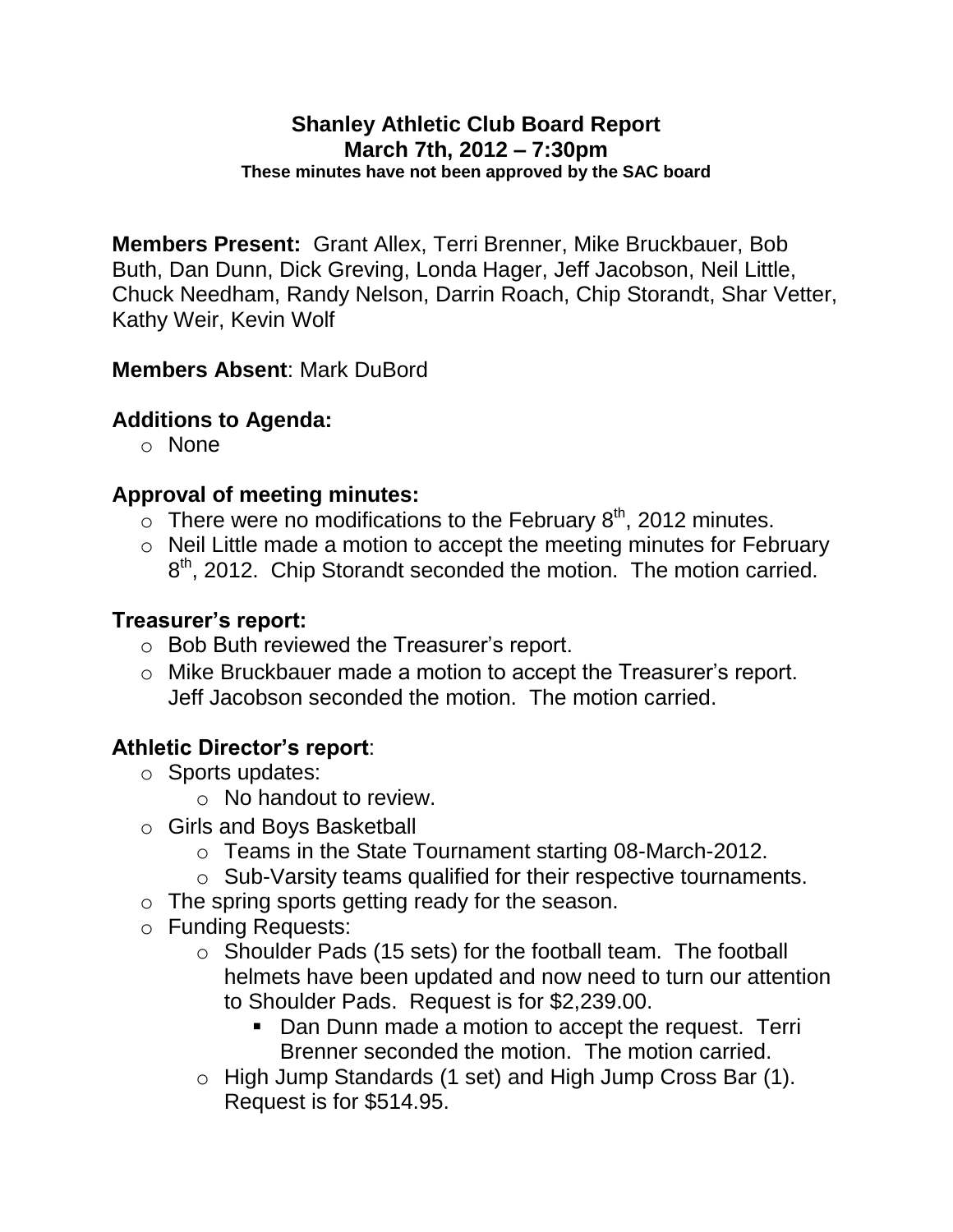- Bob Buth made a motion to accept the request. Chip Storandt seconded the motion. The motion carried.
- o Valley City Banner for the Gym. Request is for \$126.00.
	- **Dan Dunn made a motion to accept the request. Neil** Little seconded the motion. The motion carried.
- o Core Max Jump Squat Station. Oak Grove is selling this piece of equipment as they have purchased new equipment. Request is for \$1,500.00.
	- Chip Storandt made a motion to accept the request. Grant Allex seconded the motion. The motion carried.
- o Other items for future consideration:
	- o Air vent grates in the gym need to be replaced.
	- o New hand railings for the bleachers. Initial estimate is about \$12,000 for both bleachers in the gym.
	- $\circ$  Broadcast area can this be improved? This is a very congested area during radio broadcasts.

# **Membership Committee**:

- o Chip Storandt reported we currently have 128 members.
- o \$17,570 in membership money has been received.
- o Chip indicated that 80 letters were sent out to previous members and we have received 20 responses.
- o Three new members added since last month.

# **Winter Social:**

- $\circ$  Social was held on Friday February 10<sup>th</sup> at the Holiday Inn.
	- o 82 attended the event.
- o Suggestions:
	- o Move to a Saturday night so that the game can be earlier and the Social can start earlier.

# **Hall of Fame Induction:**

 $\circ$  All went well during the February 10<sup>th</sup> event.

# **All-Star Basketball Tournament:**

- $\circ$  Tournament was held February 24<sup>th</sup>-25<sup>th</sup>.
- o A special Thank You to Lori Erie to taking the lead on the Concession Stands.
- o A special Thank You to Shane DuBord for rounding up students to help with the score books and running the clock/scoreboard.